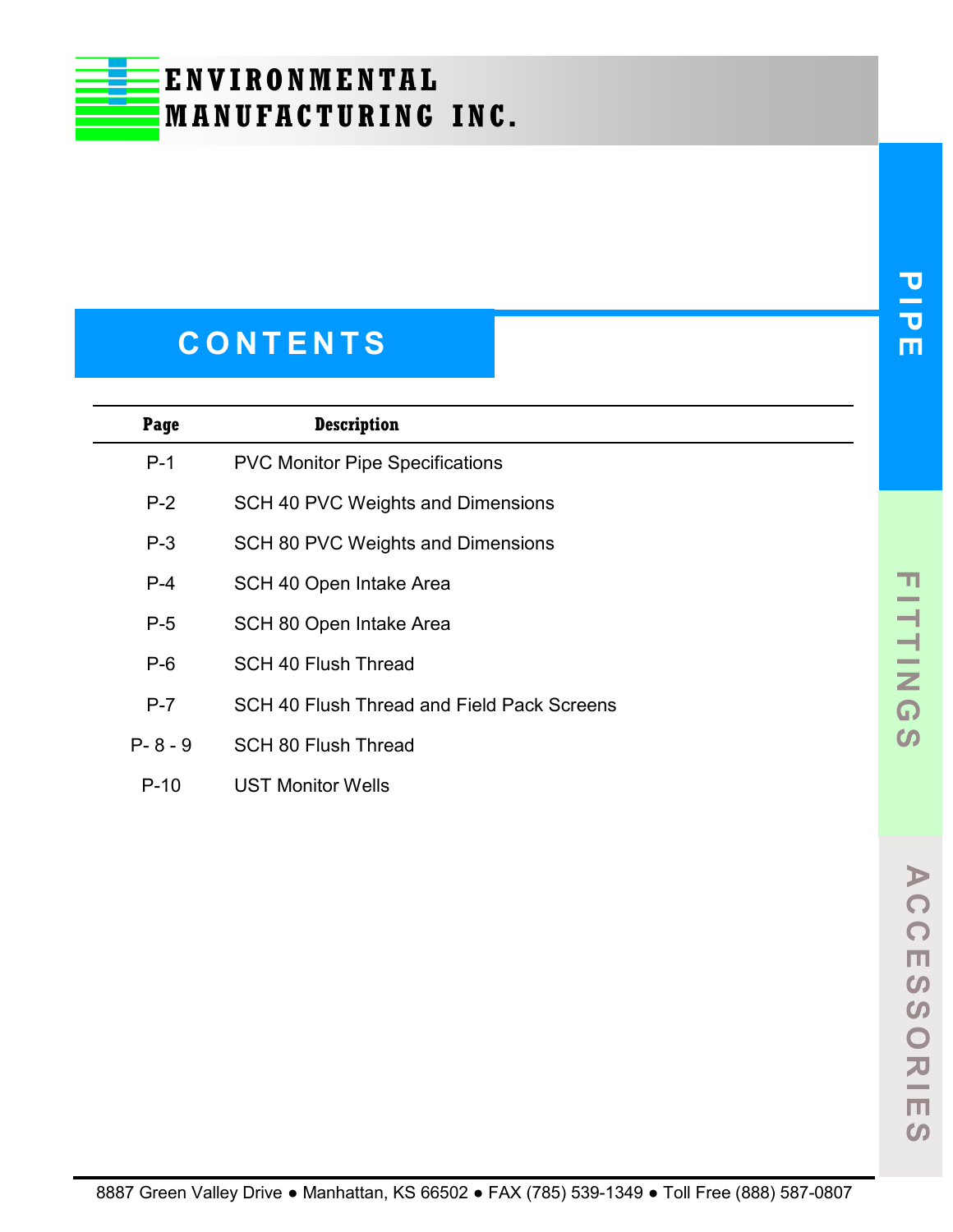## **PVC Monitor Pipe Specifications**

- 1. All casing, pipe, and screen shall be PVC Flush Threaded.
- 2. The PVC flush threaded casing pipe and screen shall be manufactured from Type 1, Grade 1 PVC resins as specified in ASTM D1785. The casing pipe shall also be approved by the National Sanitary Foundation (NSF) for use in potable water applications.
- 3. All PVC shall be free of ink markings.
- 4. To Assure easy make up, the PVC monitor pipe and screen must be threaded to the ASTM F480 specification with O-ring groove turned in the male thread. The manufacturer will provide the O-ring.
- 5. All threaded connections must be manufactured using computer controlled threading machines to insure precision of cut and consistency between manufacturing lots.
- 6. All PVC flush threaded monitor pipe shall make up in stated lengths, shoulder to shoulder.
- 7. The slots in all PVC screen pipe must be cut on precision computer controlled slotting machines, providing uniform slot and space dimensions.
- 8. All PVC screen pipe must be de-burred and cleaned using a high pressure air and/or water process to ensure unobstructed and dust free slot opening.
- 9. The finished monitor pipe and screen shall be received in visibly clean condition, free of oil, grease, dirt, and fingerprints.
- 10. The monitor pipe and screen shall be individually packaged in plastic and then packed in heavy wall corrugated boxes clearly labeled with the brand name and contents.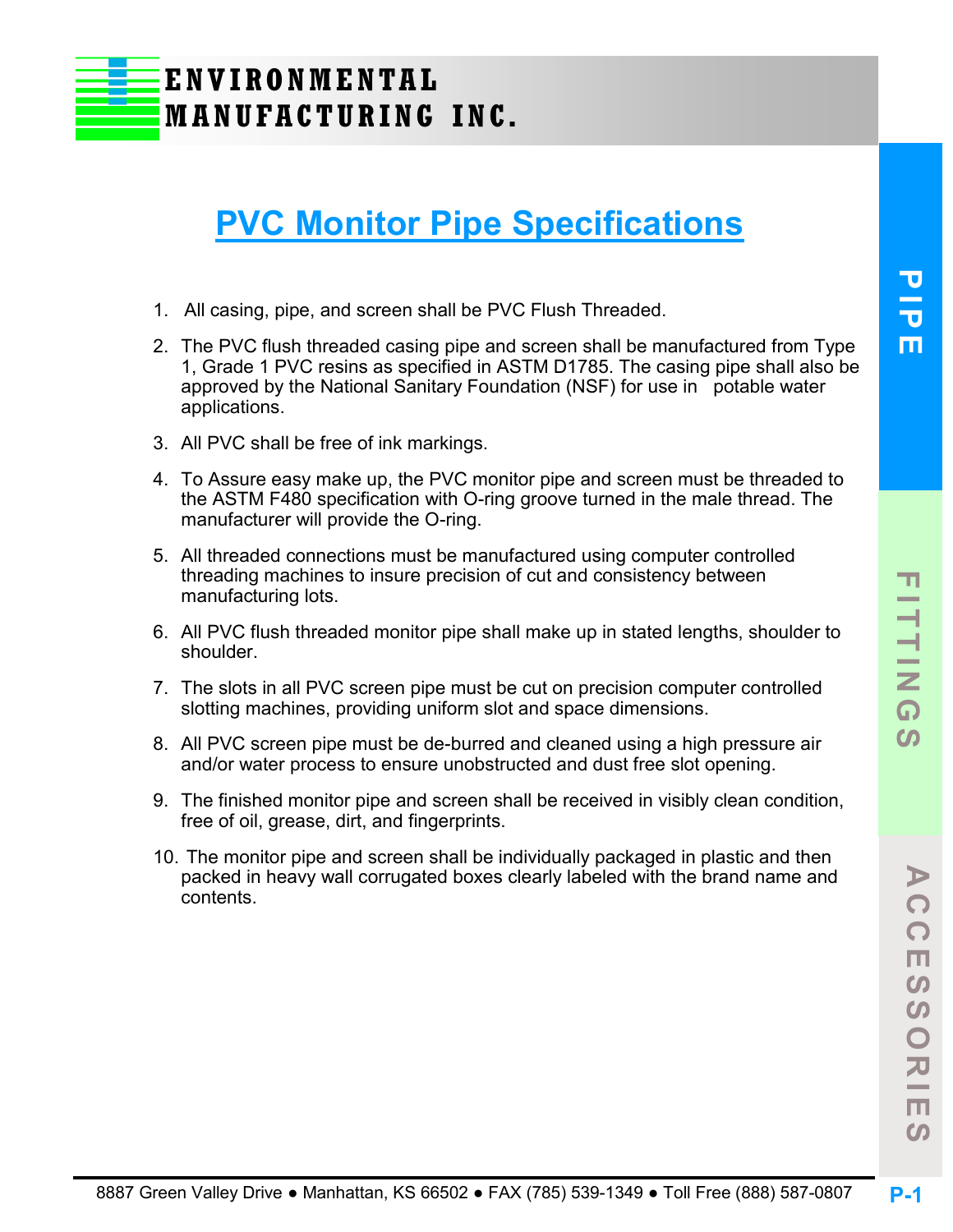## **Weights & Dimensions of Schedule 40 PVC** \*

| Pipe ID<br>Nominal | Pipe OD | Pipe ID<br><b>Average</b> | Min.Wall<br><b>Thickness</b> | <b>Approx. Ship</b><br>Wt. in Lbs./Ft | <b>Max Water</b><br><b>Pressure PSI**</b> |
|--------------------|---------|---------------------------|------------------------------|---------------------------------------|-------------------------------------------|
| 0.50"              | 0.840"  | 0.608"                    | 0.109"                       | 0.166                                 | 600                                       |
| 0.75"              | 1.050"  | 0.810"                    | 0.113"                       | 0.220                                 | 480                                       |
| 1.00"              | 1.315"  | 1.033"                    | 0.133"                       | 0.324                                 | 450                                       |
| 1.25"              | 1.660"  | 1.364"                    | 0.140"                       | 0.439                                 | 370                                       |
| 1.50"              | 1.900"  | 1.592"                    | 0.145"                       | 0.525                                 | 330                                       |
| 2.00"              | 2.375"  | 2.049"                    | 0.154"                       | 0.702                                 | 280                                       |
| 2.50"              | 2.875"  | 2.445"                    | 0.203"                       | 1.108                                 | 300                                       |
| 3.00"              | 3.500"  | 3.042"                    | 0.216"                       | 1.449                                 | 260                                       |
| 4.00"              | 4.500"  | 3.998"                    | 0.237"                       | 2.064                                 | 220                                       |
| 5.00"              | 5.563"  | 5.017"                    | 0.258"                       | 2.966                                 | 190                                       |
| 6.00"              | 6.625"  | 6.031"                    | 0.280"                       | 3.630                                 | 180                                       |
| 8.00"              | 8.625"  | 7.943"                    | 0.322"                       | 5.845                                 | 160                                       |
| 10.00"             | 10.750" | 9.976"                    | 0.365"                       | 7.745                                 | 140                                       |
| 12.00"             | 12.750" | 11.890"                   | 0.406"                       | 10.240                                | 130                                       |

\* Per ASTM D-1785 for PVC Pipe

\*\* Water at 23˚C (73˚ F) for Unthreaded Pipe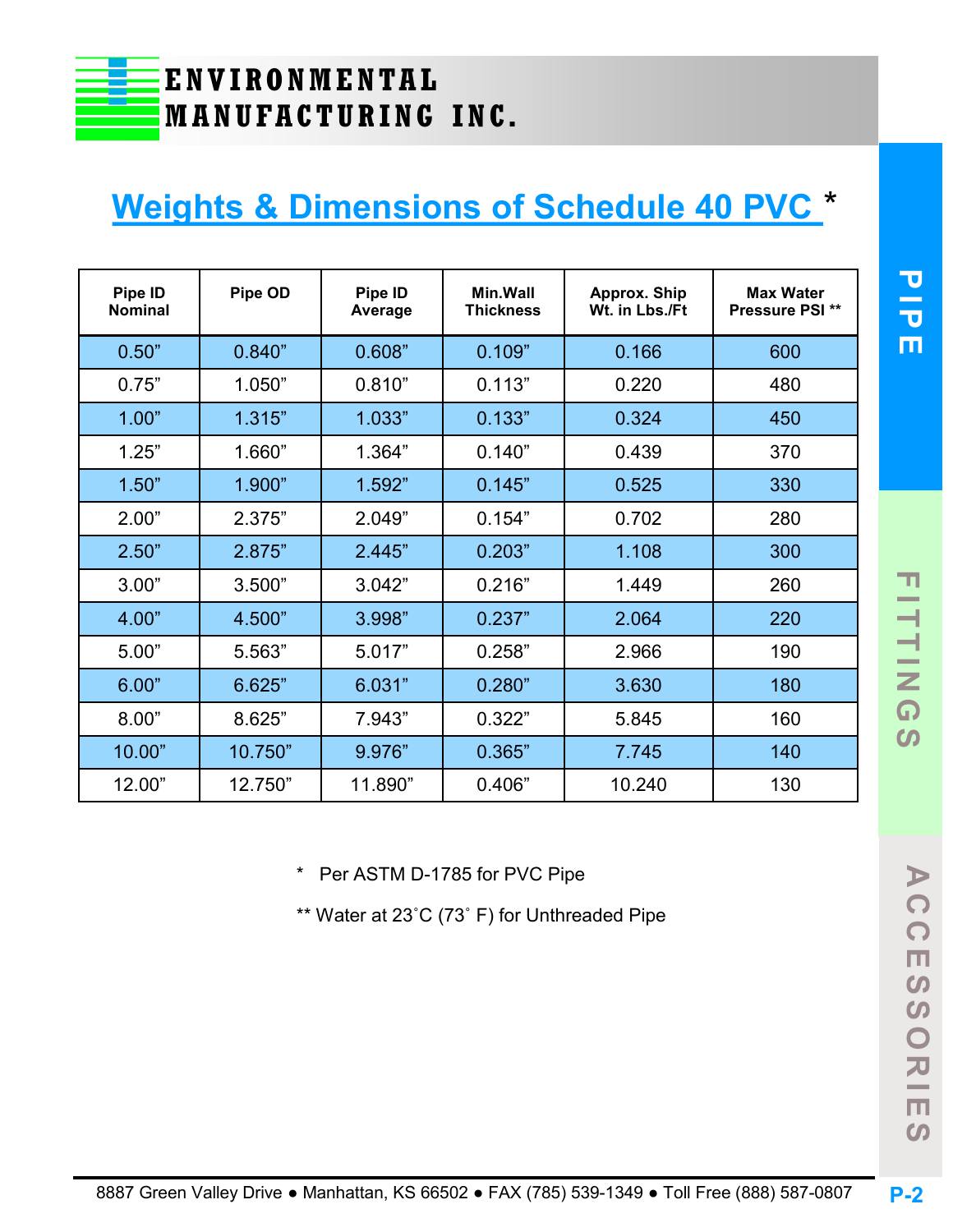## **Weights & Dimensions of Schedule 80 PVC** \*

| Pipe ID<br><b>Nominal</b> | <b>Pipe OD</b><br><b>Average</b> | Pipe ID<br><b>Average</b> | <b>Miniwall</b><br><b>Thickness</b> | <b>Approx Ship</b><br>Wt. in Lbs./Ft | <b>Max Water</b><br>Pressure PSI** |
|---------------------------|----------------------------------|---------------------------|-------------------------------------|--------------------------------------|------------------------------------|
| 0.50"                     | 0.840"                           | 0.528"                    | 0.147"                              | 0.210                                | 850                                |
| 0.75"                     | 1.050"                           | 0.724"                    | 0.154"                              | 0.283                                | 690                                |
| 1.00"                     | 1.315"                           | 0.935"                    | 0.179"                              | 0.417                                | 630                                |
| 1.25"                     | 1.660"                           | 1.256"                    | 0.191"                              | 0.573                                | 520                                |
| 1.50"                     | 1.900"                           | 1.476"                    | 0.200"                              | 0.695                                | 470                                |
| 2.00"                     | 2.375"                           | 1.913"                    | 0.218"                              | 0.961                                | 400                                |
| 2.50"                     | 2.875"                           | 2.289"                    | 0.276"                              | 1.466                                | 420                                |
| 3.00"                     | 3.580"                           | 2.864"                    | 0.300"                              | 1.961                                | 370                                |
| 4.00"                     | 4.500"                           | 3.786"                    | 0.337"                              | 2.866                                | 320                                |
| 5.00"                     | 5.563"                           | 4.767"                    | 0.375"                              | 3.888                                | 290                                |
| 6.00"                     | 6.625"                           | 5.709"                    | 0.432"                              | 5.466                                | 280                                |
| 8.00"                     | 8.625"                           | 7.565"                    | 0.500"                              | 8.301                                | 250                                |
| 10.00"                    | 10.750"                          | 9.492"                    | 0.593"                              | 12.306                               | 230                                |
| 12.00"                    | 12.750"                          | 11.294"                   | 0.687"                              | 16.933                               | 230                                |

\* Per ASTM D-1785 for PVC Pipe

\*\* Water at 23˚C (73˚ F) for Unthreaded Pipe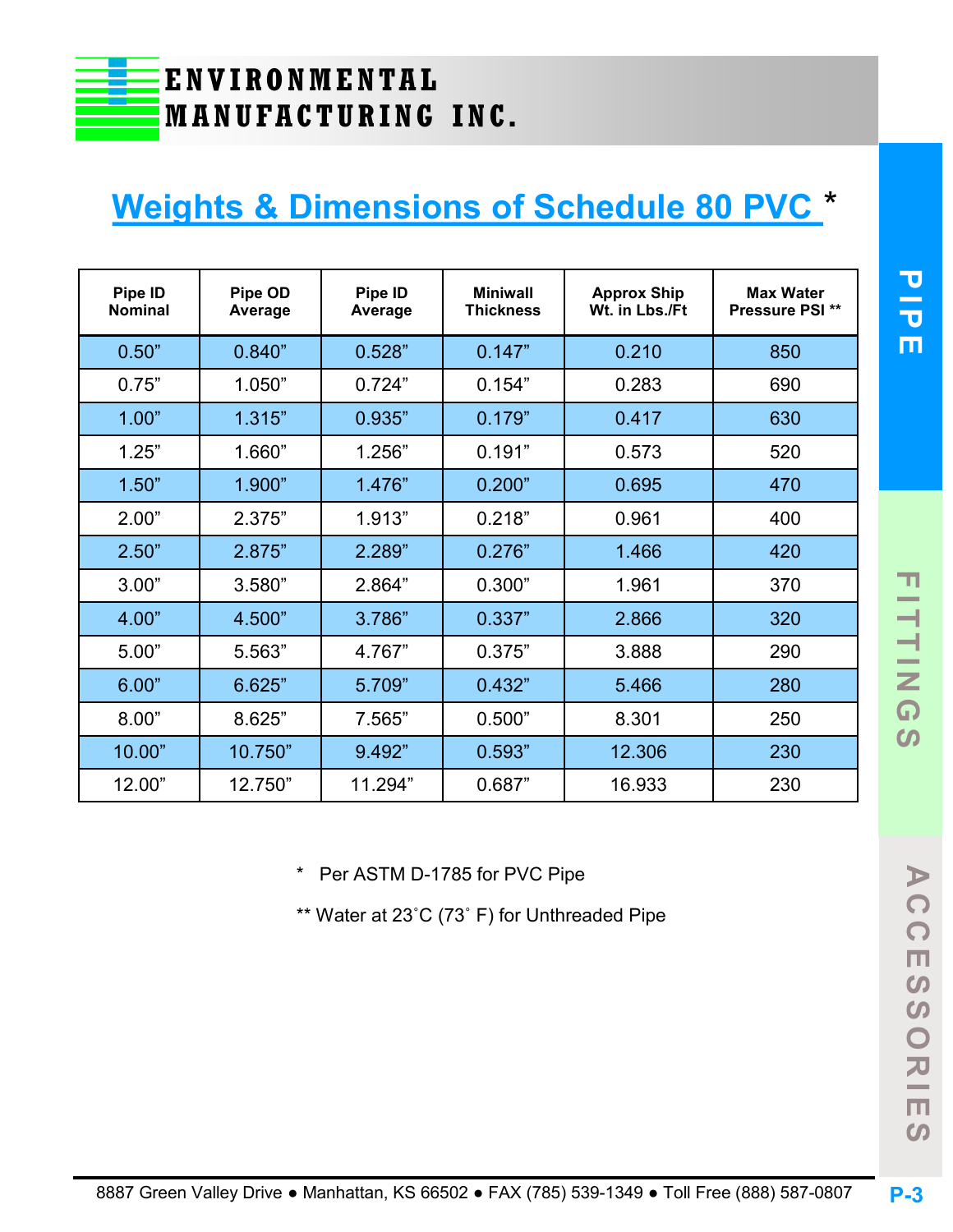## **Open Intake Area for PVC Well Screens SCH40**

| Pipe<br><b>Size</b>             | Rows           |      | Standard Slot Sizes with .125" Spacing<br>(Open area shown as Square Inches per Linear Foot of Pipe) |      |      |       |       |       |       |                                                                                               |       |       |       |                         |       |
|---------------------------------|----------------|------|------------------------------------------------------------------------------------------------------|------|------|-------|-------|-------|-------|-----------------------------------------------------------------------------------------------|-------|-------|-------|-------------------------|-------|
|                                 |                | .006 | .008                                                                                                 | .010 | .012 | .014  | .016  | .020  | .025  | .030                                                                                          | .032  | .040  | .050  | .064                    | .085  |
| 1.25"                           | 3              | 1.23 | 1.62                                                                                                 | 2.64 | 3.13 | 3.61  | 4.08  | 4.92  | 6.00  | 6.93                                                                                          | 7.30  | 8.64  | 10.2  |                         |       |
| 1.50"                           | 3              | 1.23 | 1.62                                                                                                 | 2.64 | 3.13 | 3.61  | 4.08  | 4.92  | 6.00  | 6.93                                                                                          | 7.30  | 8.64  | 10.2  |                         |       |
| 2.00"                           | 4              | 1.64 | 2.16                                                                                                 | 3.96 | 4.70 | 5.42  | 6.12  | 7.38  | 9.00  | 10.40                                                                                         | 10.94 | 12.96 | 15.30 | 18.14                   | 21.80 |
| 2.50"                           | 4              |      |                                                                                                      | 4.22 | 5.01 | 5.78  | 6.53  | 7.87  | 9.60  | 11.09                                                                                         | 11.67 | 13.82 | 16.32 | 19.35                   | 19.18 |
| 3.00"                           | 4              |      |                                                                                                      | 5.28 | 6.26 | 7.22  | 8.16  | 9.84  | 12.00 | 13.86                                                                                         | 14.59 | 17.28 | 20.40 | 24.19                   | 29.07 |
| 4.00"                           | 5              |      | $\sim$                                                                                               | 6.60 | 9.14 | 10.53 | 11.90 | 14.35 | 17.50 | 20.21                                                                                         | 21.28 | 25.20 | 29.75 | 35.28                   | 42.39 |
| 5.00"                           | 5              |      |                                                                                                      | 6.12 | 7.26 | 8.37  | 9.45  | 14.76 | 18.00 | 20.79                                                                                         | 21.89 | 25.92 | 30.60 | 36.28                   | 43.61 |
| 6.00"                           | 6              |      |                                                                                                      | 7.79 | 9.24 | 10.66 | 12.04 | 17.22 | 21.00 | 24.25                                                                                         | 25.54 | 30.24 | 35.70 | 42.33                   | 50.88 |
| Number of cuts per row per foot |                |      |                                                                                                      |      |      |       |       |       |       |                                                                                               |       |       |       |                         |       |
|                                 |                | 91   | 90                                                                                                   | 88   | 87   | 86    | 85    | 82    | 80    | 77                                                                                            | 76    | 72    | 68    | 63                      | 57    |
| Pipe                            |                |      |                                                                                                      |      |      |       |       |       |       | <b>Standard Slot Sizes with .250" Spacing</b>                                                 |       |       |       |                         |       |
| <b>Size</b>                     | Rows           |      |                                                                                                      |      |      |       |       |       |       | (Open area shown as Square Inches per Linear Foot of Pipe)                                    |       |       |       |                         |       |
|                                 |                | .006 | .008                                                                                                 | .010 | .012 | .014  | .016  | .020  | .025  | .030                                                                                          | .032  | .040  | .050  | .064                    | .085  |
| 0.50"                           | $\overline{2}$ | 0.30 | 0.40                                                                                                 | 0.51 | 0.59 | 0.69  | 0.79  | 0.97  | 1.18  | 1.39                                                                                          | 1.48  | 1.80  | 2.20  |                         |       |
| 0.75"                           | $\overline{2}$ | 0.47 | 0.63                                                                                                 | 0.78 | 0.92 | 1.07  | 1.22  | 1.50  | 1.83  | 2.14                                                                                          | 2.29  | 2.79  | 3.40  |                         |       |
| 1.00"                           | 3              | 0.54 | 0.72                                                                                                 | 0.90 | 1.05 | 1.23  | 1.40  | 1.72  | 2.10  | 2.46                                                                                          | 2.62  | 3.20  | 3.90  |                         |       |
| 1.25"                           | 3              |      |                                                                                                      | 1.38 | 1.62 | 1.89  | 2.16  | 2.64  | 3.23  | 3.78                                                                                          | 4.03  | 4.92  | 6.00  |                         |       |
| 1.50"                           | 3              |      |                                                                                                      | 1.38 | 1.62 | 1.89  | 2.16  | 2.64  | 2.23  | 3.78                                                                                          | 4.03  | 4.92  | 6.00  |                         |       |
| 2.00"                           | $\overline{4}$ | 0.86 | 1.14                                                                                                 | 2.07 | 2.43 | 2.84  | 3.24  | 3.96  | 4.84  | 5.67                                                                                          | 6.05  | 7.38  | 9.00  | 10.94                   | 13.39 |
| 2.50"                           | $\overline{4}$ |      |                                                                                                      | 2.39 | 2.81 | 3.28  | 3.74  | 4.58  | 5.59  | 6.55                                                                                          | 6.99  | 8.53  | 10.40 | 12.84                   | 15.47 |
| 3.00"                           | $\overline{4}$ |      |                                                                                                      | 2.76 | 3.24 | 3.78  | 4.32  | 5.28  | 6.45  | 7.56                                                                                          | 8.06  | 9.84  | 12.00 | 14.59                   | 17.85 |
| 4.00"                           | $\overline{5}$ |      |                                                                                                      | 3.45 | 4.73 | 5.51  | 6.30  | 7.70  | 9.40  | 11.02                                                                                         |       |       |       | 11.76 14.35 17.50 21.28 | 26.03 |
| 5.00"                           | 5              |      |                                                                                                      | 3.62 | 4.25 | 4.96  | 5.67  | 7.92  | 9.68  | 11.34                                                                                         | 12.10 | 14.76 | 18.00 | 21.89                   | 26.78 |
| 6.00"                           | $6\phantom{1}$ |      |                                                                                                      | 4.07 | 4.78 | 5.58  | 6.37  | 9.24  | 11.29 | 13.23                                                                                         | 14.11 | 17.22 | 21.00 | 25.54                   | 31.24 |
| 8.00"                           | $\overline{7}$ |      |                                                                                                      | 4.03 | 4.73 | 5.51  | 6.30  | 11.55 | 14.11 | 16.54                                                                                         | 17.64 | 21.53 | 26.25 | 31.92                   | 35.05 |
| 10.00"                          | 8              |      |                                                                                                      |      |      |       |       | 10.56 | 12.90 | 15.12                                                                                         | 16.13 | 19.68 | 24.00 | 29.18                   | 35.70 |
| 12.00"                          | 10             |      |                                                                                                      |      |      |       |       | 13.20 | 16.12 | 18.90                                                                                         | 20.16 | 24.60 | 30.00 | 36.48                   | 44.63 |
| Number of cuts per row per foot |                |      |                                                                                                      |      |      |       |       |       |       |                                                                                               |       |       |       |                         |       |
|                                 |                | 46   | 46                                                                                                   | 46   | 45   | 45    | 45    | 44    | 43    | 42                                                                                            | 42    | 41    | 40    | 38                      | 35    |
|                                 |                |      |                                                                                                      |      |      |       |       |       |       | 8887 Green Valley Drive • Manhattan, KS 66502 • FAX (785) 539-1349 • Toll Free (888) 587-0807 |       |       |       |                         |       |

 $\Omega$ 

**P-4**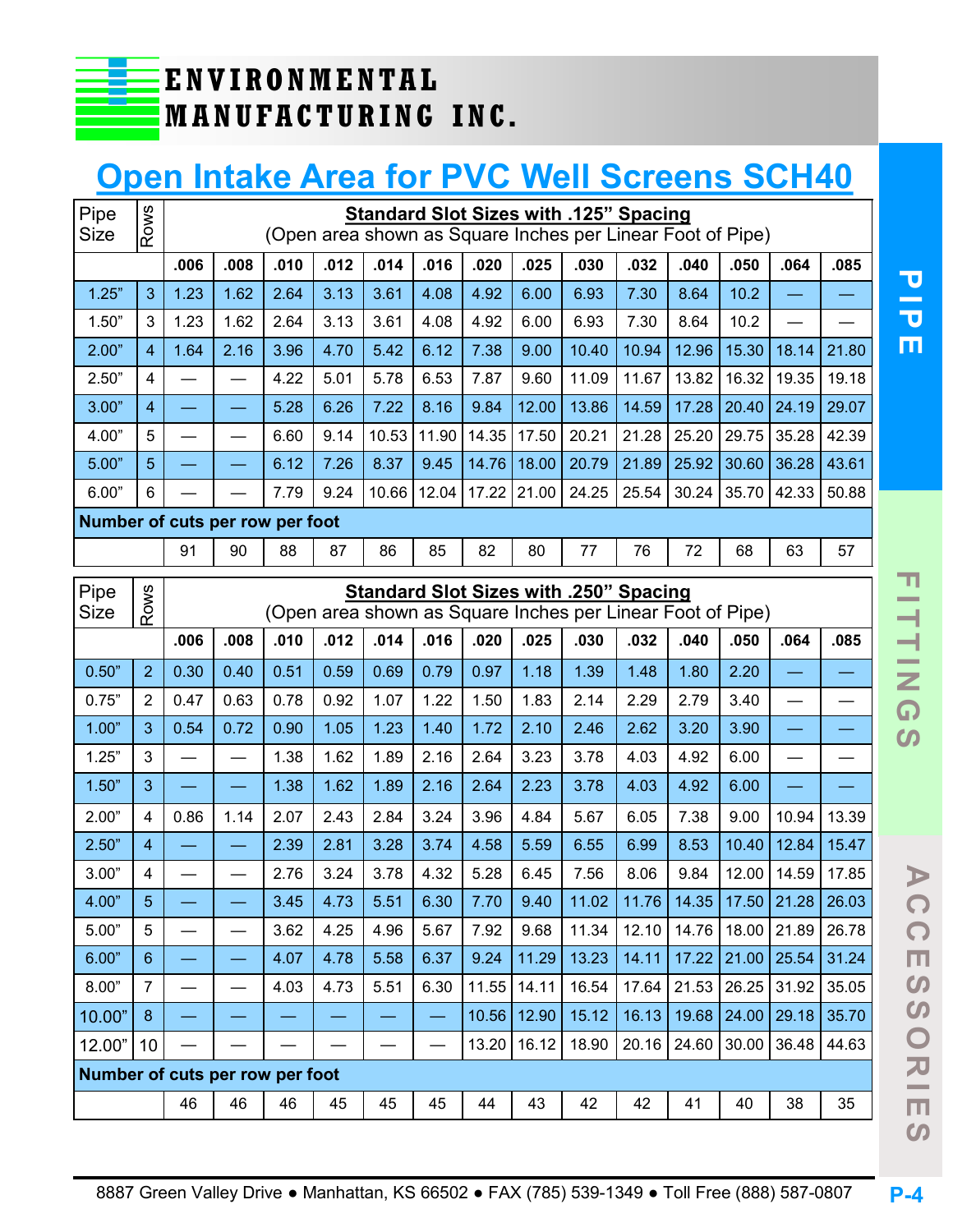## **Open Intake Area for PVC Well Screens SCH80**

| Pipe<br>Size                                         | Rows                            |      | <b>Standard Slot Sizes with .125" Spacing</b><br>(Open area shown as Square Inches per Linear<br>Foot of Pipe) |                            |      |      |      |      |  |  |
|------------------------------------------------------|---------------------------------|------|----------------------------------------------------------------------------------------------------------------|----------------------------|------|------|------|------|--|--|
| .012<br>.010<br>.014<br>.016<br>.020<br>.025<br>.030 |                                 |      |                                                                                                                |                            |      |      |      |      |  |  |
| 2.00"                                                | 4                               | 3.08 | 3.65                                                                                                           | 4.21                       | 4.76 | 5.74 | 7.00 | 8.09 |  |  |
| 2.50"                                                | 4                               | 3.87 | 10.16<br>4.59<br>7.22<br>8.80<br>5.30<br>5.98                                                                  |                            |      |      |      |      |  |  |
|                                                      | Number of cuts per row per foot |      |                                                                                                                |                            |      |      |      |      |  |  |
|                                                      |                                 | 88   | 87                                                                                                             | 86<br>85<br>82<br>80<br>77 |      |      |      |      |  |  |

| Pipe<br><b>Size</b>             | Rows           |      | <b>Standard Slot Sizes with .250" Spacing</b><br>(Open area shown as Square Inches per Linear Foot of Pipe) |      |      |      |      |      |      |       |       |       |       |
|---------------------------------|----------------|------|-------------------------------------------------------------------------------------------------------------|------|------|------|------|------|------|-------|-------|-------|-------|
|                                 |                | .010 | .012                                                                                                        | .014 | .016 | .020 | .025 | .030 | .032 | .040  | .050  | .064  | .085  |
| 0.50"                           | $\overline{2}$ | 0.39 | 0.46                                                                                                        | 0.54 | 0.61 | 0.75 | 0.91 | 1.07 | 1.14 | 1.39  | 1.70  |       |       |
| 0.75"                           | 2              | 0.69 | 0.81                                                                                                        | 0.95 | 1.08 | 1.32 | 1.61 | 1.89 | 2.02 | 2.46  | 3.00  |       |       |
| 1.00"                           | 3              | 0.69 | 0.81                                                                                                        | 0.95 | 1.08 | 1.32 | 1.61 | 1.89 | 2.02 | 2.46  | 3.00  |       |       |
| 1.25"                           | 3              | 1.00 | 1.18                                                                                                        | 1.37 | 1.57 | 1.91 | 2.34 | 2.74 | 2.92 | 3.57  | 4.35  |       |       |
| 1.50"                           | 3              | 1.10 | 1.30                                                                                                        | 1.51 | 1.73 | 2.11 | 2.58 | 3.02 | 3.23 | 3.94  | 4.80  |       |       |
| 2.00"                           | 4              | 1.61 | 1.89                                                                                                        | 2.21 | 2.52 | 3.08 | 3.76 | 4.41 | 4.70 | 5.74  | 7.00  | 8.51  | 10.41 |
| 02.50"                          | $\overline{4}$ | 2.02 | 2.38                                                                                                        | 2.77 | 3.17 | 3.87 | 4.73 | 5.54 | 5.91 | 7.22  | 8.80  | 10.70 | 13.09 |
| 3.00"                           | 4              | 2.48 | 2.92                                                                                                        | 3.40 | 3.89 | 4.75 | 5.81 | 6.80 | 7.26 | 8.86  | 10.80 | 13.13 | 16.07 |
| 4.00"                           | 5              | 2.24 | 2.63                                                                                                        | 3.07 | 3.51 | 5.94 | 7.26 | 8.51 | 9.07 | 11.07 | 13.50 | 16.42 | 20.08 |
| 5.00"                           | 5              |      |                                                                                                             |      | 3.78 | 4.62 | 5.64 | 6.61 | 7.06 | 8.61  | 10.50 | 12.77 | 15.62 |
| 6.00"                           | 6              |      |                                                                                                             |      | 3.35 | 4.09 | 5.00 | 5.86 | 6.25 | 7.63  | 9.30  | 11.31 | 13.83 |
| 8.00"                           | $\overline{7}$ |      |                                                                                                             |      |      |      |      | 5.51 | 5.88 | 7.18  | 8.75  | 10.64 | 13.02 |
| 10.00"                          | 9              |      |                                                                                                             |      |      |      |      | 5.84 | 6.23 | 7.60  | 9.27  | 11.27 | 13.79 |
| Number of cuts per row per foot |                |      |                                                                                                             |      |      |      |      |      |      |       |       |       |       |
|                                 |                | 46   | 45                                                                                                          | 45   | 45   | 44   | 43   | 42   | 42   | 41    | 40    | 38    | 35    |

**A C C E S S O R I E S**

 $\Omega$ 

SO<sub>S</sub>

**NH** 

 $\Omega$ 

 $\blacktriangleright$  $\Omega$ 

 $\frac{1}{2}$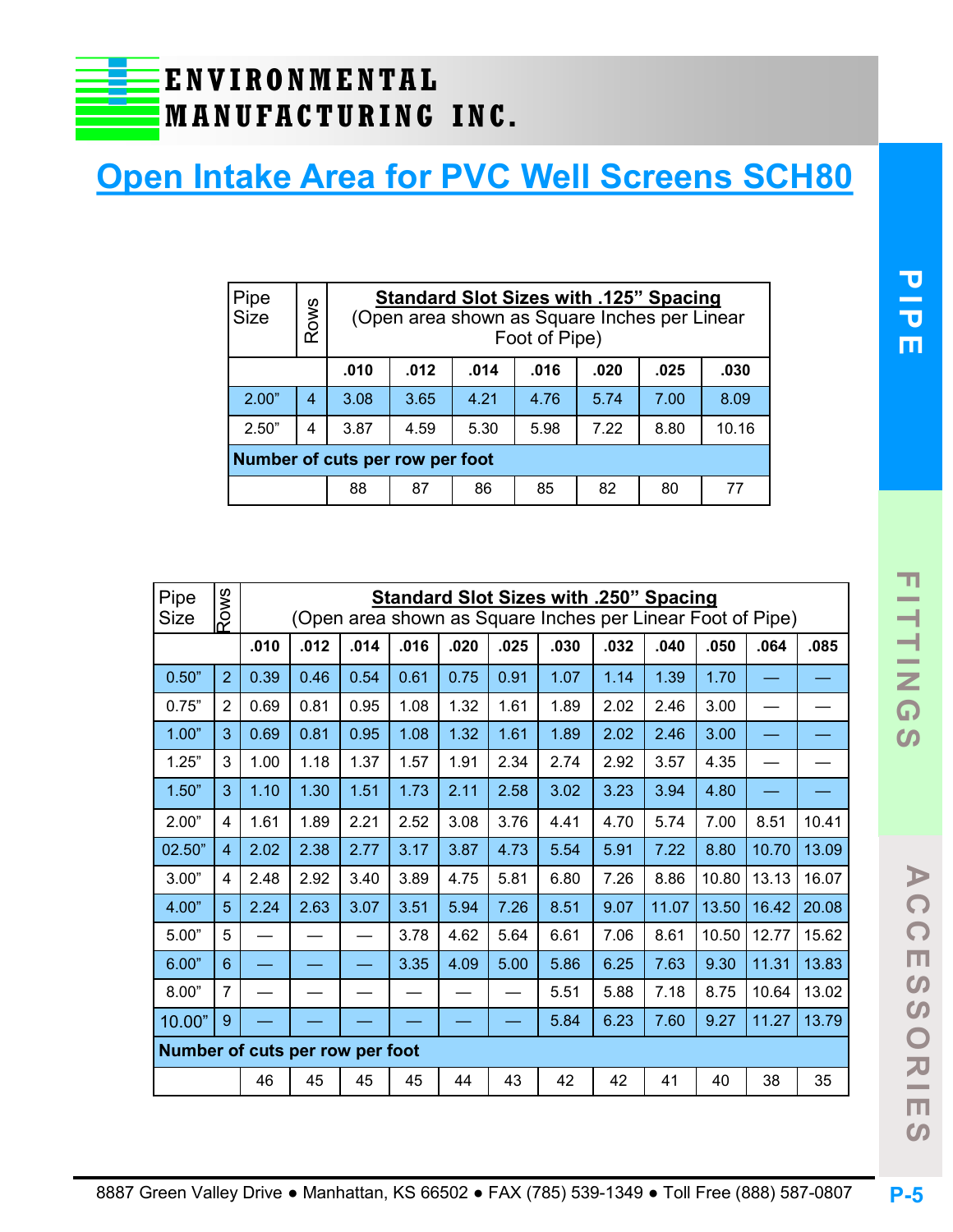

## **SCH 40 Flush Thread PVC**

| <b>SCH 40</b><br><b>PVC</b> | <b>Nominal Thread</b><br><b>ASTM F-480</b> | <b>Box QTY</b> |
|-----------------------------|--------------------------------------------|----------------|
| 0.50"                       | <b>8/8 TPI</b>                             | 20             |
| 0.75"                       | 8/8 TPI                                    | 20             |
| 1.00"                       | 8/8 TPI                                    | 20             |
| 1.25"                       | 8/8 TPI                                    | 10             |
| 1.50"                       | 8/8 TPI                                    | 10             |
| 2.00"                       | $2/2$ TPI                                  | 6              |
| 3.00"                       | $2/2$ TPI                                  | 5              |
| 4.00"                       | $2/2$ TPI                                  | $\overline{2}$ |
| 5.00"                       | $2/2$ TPI                                  | $\overline{2}$ |
| 6.00"                       | $2/2$ TPI                                  | 2              |
| 8.00"                       | $2/2$ TPI                                  | 1              |
| 10.00"                      | $2/2$ TPI                                  |                |

| <b>Type</b>  | Diameter   Length |      | <b>Box</b><br>Qty | <b>Pallet</b><br>Qty |
|--------------|-------------------|------|-------------------|----------------------|
| <b>Riser</b> | 1.25"             | 2.5' | 10                |                      |
| Screen       |                   | 2.5' | 10                |                      |
| <b>Riser</b> | &                 | 5.0' | 10                | 200                  |
| Screen       |                   | 5.0' | 10                | <b>Mixed</b>         |
| <b>Riser</b> | 1.50"             | 10'  | 10                | 200                  |
| Screen       |                   | 10'  | 10                | Mixed                |

| <b>Type</b>  |       | Diameter   Length |   | <b>Pallet</b><br>Qty |
|--------------|-------|-------------------|---|----------------------|
| <b>Riser</b> |       | 2.5'              | 5 |                      |
| Screen       |       | 2.5'              | 5 |                      |
| <b>Riser</b> |       | 5.0               | 5 | 60                   |
| Screen       | 3.00" | 5.0'              | 5 | Mixed                |
| <b>Riser</b> |       | 10'               | 5 | 60                   |
| Screen       |       | 10'               | 5 | Mixed                |

| <b>Type</b>  | Diameter   Length |      | <b>Box</b><br>Qty | <b>Pallet</b><br>Qty |
|--------------|-------------------|------|-------------------|----------------------|
| Riser        | 0.50"             | 2.5' | 20                |                      |
| Screen       |                   | 2.5' | 20                |                      |
| <b>Riser</b> | &                 | 5.0' | 20                | 320                  |
| Screen       |                   | 5.0' | 20                | Mixed                |
| <b>Riser</b> | 0.75"             | 10'  | 20                | 320                  |
| Screen       |                   | 10'  | 20                | Mixed                |

| <b>Type</b>  | Diameter   Length |      | Box<br>Qty | <b>Pallet</b><br>Qty |
|--------------|-------------------|------|------------|----------------------|
| <b>Riser</b> |                   | 2.5' | 20         |                      |
| Screen       |                   | 2.5' | 20         |                      |
| <b>Riser</b> | 1.00"             | 5.0  | 20         | 320                  |
| Screen       |                   | 5.0' | 20         | Mixed                |
| <b>Riser</b> |                   | 10'  | 20         | 320                  |
| Screen       |                   | 10'  | 20         | <b>Mixed</b>         |

| <b>Type</b>  | Diameter   Length |      | <b>Box</b><br>Qty | <b>Pallet</b><br>Qty |
|--------------|-------------------|------|-------------------|----------------------|
| <b>Riser</b> |                   | 2.5' | 6                 |                      |
| Screen       |                   | 2.5' | 6                 |                      |
| <b>Riser</b> |                   | 5.0' | 6                 | 300                  |
| Screen       | 2.00"             | 5.0' | 6                 | Mixed                |
| <b>Riser</b> |                   | 10'  | 6                 | 300                  |
| Screen       |                   | 10'  | 6                 | Mixed                |

| <b>Type</b>  | Diameter Length |      | <b>Box</b><br>Qty | <b>Pallet</b><br>Qty |
|--------------|-----------------|------|-------------------|----------------------|
| <b>Riser</b> |                 | 2.5' | $\overline{2}$    |                      |
| Screen       |                 | 2.5' | 2                 |                      |
| <b>Riser</b> | 4.00"           | 5.0' | 2                 | 80                   |
| Screen       |                 | 5.0' | $\overline{2}$    | Mixed                |
| <b>Riser</b> |                 | 10'  | $\overline{2}$    | 80                   |
| Screen       |                 | 10'  | 2                 | Mixed                |

 $\blacktriangleright$  $\Omega$ 

 $\frac{1}{\Omega}$ 

 $\Omega$  $\overline{S}$  $\bigcirc$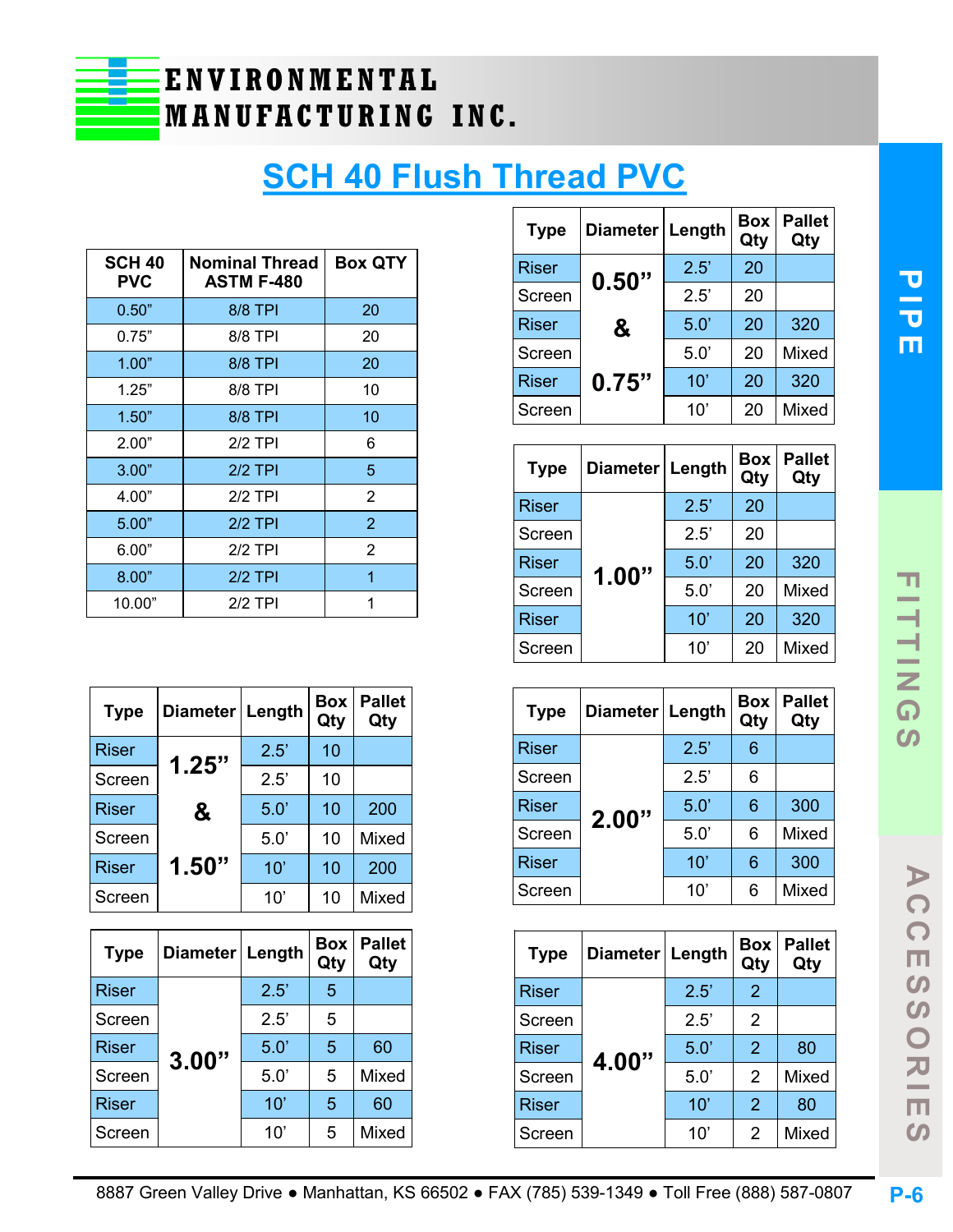## **SCH 40 Flush Thread PVC**

| <b>Type</b>  | Diameter Length |      | Box<br>Qty     | <b>Pallet</b><br>Qty |
|--------------|-----------------|------|----------------|----------------------|
| Riser        |                 | 2.5' | 2              |                      |
| Screen       |                 | 2.5' | 2              |                      |
| <b>Riser</b> | 5.00"           | 5.0' | 2              | 30                   |
| Screen       |                 | 5.0  | $\overline{2}$ | Mixed                |
| <b>Riser</b> |                 | 10'  | 2              | 30                   |
| Screen       |                 | 10'  | $\overline{2}$ | Mixed                |

| <b>Type</b>  | Diameter Length |      | <b>Box</b><br>Qty | <b>Pallet</b><br>Qty |
|--------------|-----------------|------|-------------------|----------------------|
| <b>Riser</b> |                 | 2.5' |                   |                      |
| Screen       | 8.00"           | 2.5' |                   |                      |
| <b>Riser</b> |                 | 5.0  |                   | 16                   |
| Screen       |                 | 5.0' | 1                 | Mixed                |
| <b>Riser</b> |                 | 10'  |                   | 16                   |
| Screen       |                 | 10'  | 1                 | Mixed                |

| <b>Type</b>  | Diameter   Length |      | <b>Box</b><br>Qty | <b>Pallet</b><br>Qty |
|--------------|-------------------|------|-------------------|----------------------|
| <b>Riser</b> |                   | 2.5' | 2                 |                      |
| Screen       |                   | 2.5' | 2                 |                      |
| <b>Riser</b> | 6.00"             | 5.0  | $\mathcal{P}$     | 30                   |
| Screen       |                   | 5.0' | 2                 | <b>Mixed</b>         |
| <b>Riser</b> |                   | 10'  | $\overline{2}$    | 30                   |
| Screen       |                   | 10'  | 2                 | Mixed                |

| <b>Type</b>  | Diameter Length |      | <b>Box</b><br>Qty | <b>Pallet</b><br>Qty |
|--------------|-----------------|------|-------------------|----------------------|
| <b>Riser</b> |                 | 2.5' |                   |                      |
| Screen       |                 | 2.5' | 1                 |                      |
| <b>Riser</b> | 10.00"          | 5.0' | 1                 | 16                   |
| Screen       |                 | 5.0' | 1                 | <b>Mixed</b>         |
| <b>Riser</b> |                 | 10'  | 1                 | 16                   |
| Screen       |                 | 10'  | 1                 | <b>Mixed</b>         |

1 Custom and 20' lengths available in most sizes.

2 Plain End Screens available

## **Field Pack Screens Schedule 40**

| <b>Outside</b><br><b>Screen Dia.</b> | <b>Inside</b><br><b>Screen Dia.</b> | Length       |
|--------------------------------------|-------------------------------------|--------------|
| 3"                                   | 2"                                  | 5'           |
| 3"                                   | 2"                                  | 10'          |
| 4"                                   | 2"                                  | 5'           |
| 4"                                   | 2"                                  | 10'          |
| 5"                                   | 4"                                  | 5'           |
| 5"                                   | 4"                                  | $10^{\circ}$ |
| 6"                                   | 4"                                  | 5'           |
| 6"                                   | 4"                                  | 10'          |

- 1. Field Pack Screens are shipped assembled ready to be filled with filter media on site.
- 2. Field Pack Screens are flush thread male X male. Flush thread female X female adapters are available.

**A C C E S S O R I E S**

 $\overline{z}$  $\Box$  $\Omega$ 

 $\blacktriangleright$  $\Omega$ 

 $\Omega$ 

 $\boldsymbol{\omega}$  $\overline{S}$  $\overline{\mathbf{O}}$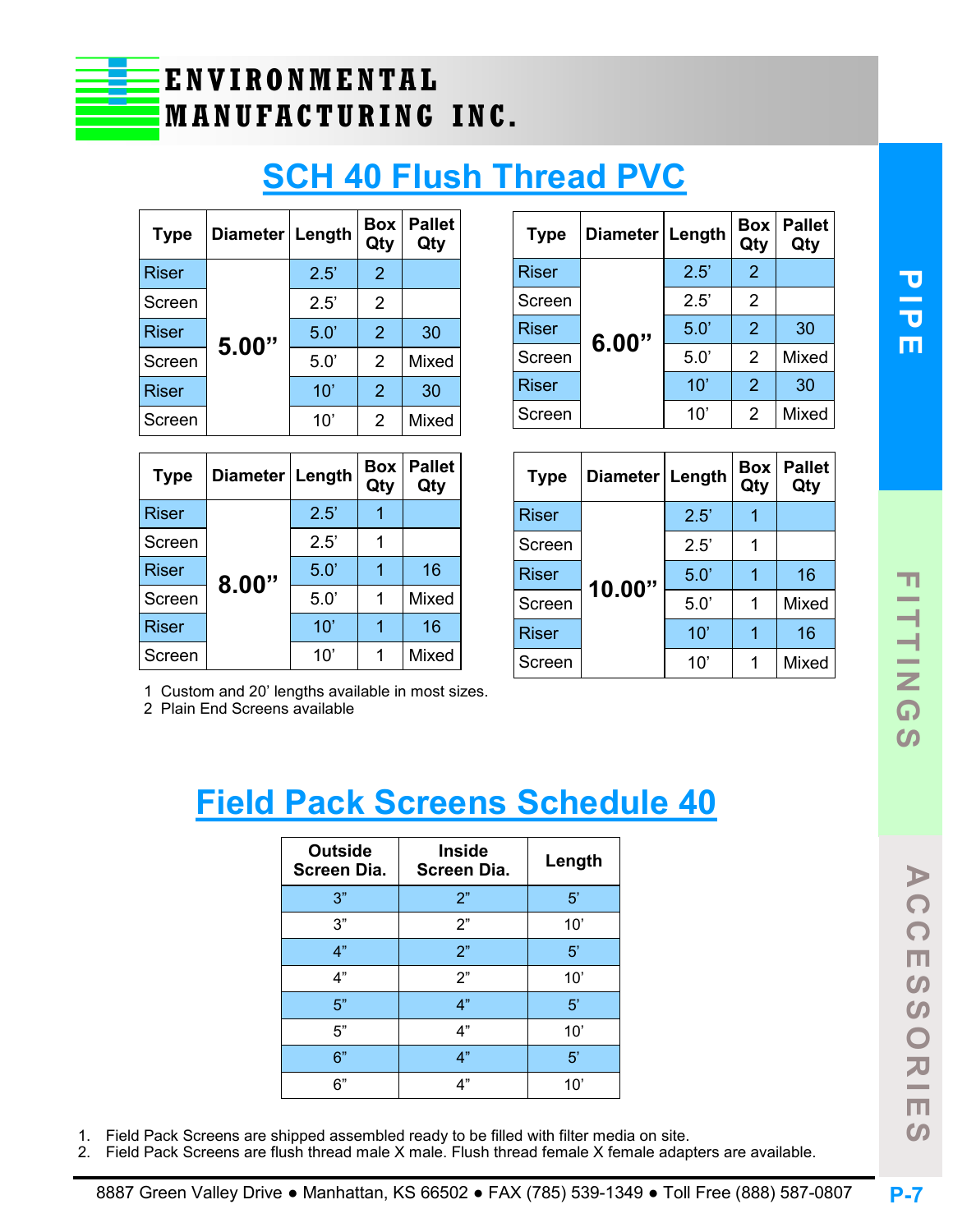

## **SCH 80 Flush Thread PVC**

| <b>SCH 40</b><br><b>PVC</b> | <b>Nominal Thread</b><br><b>ASTM F-480</b> | <b>Box QTY</b> |
|-----------------------------|--------------------------------------------|----------------|
| 0.50"                       | 8/8 TPI                                    | 20             |
| 0.75"                       | 2/4 TPI                                    | 20             |
| 1.00"                       | $2/4$ TPI                                  | 20             |
| 1.25"                       | $2/2$ TPI                                  | 10             |
| 1.50"                       | $2/2$ TPI                                  | 10             |
| 2.00"                       | $2/2$ TPI                                  | 6              |
| 3.00"                       | $2/2$ TPI                                  | 5              |
| 4.00"                       | $2/2$ TPI                                  | 2              |
| 5.00"                       | $2/2$ TPI                                  | $\overline{2}$ |
| 6.00"                       | $2/2$ TPI                                  | 2              |
| 8.00"                       | $2/2$ TPI                                  | 1              |
| 10.00"                      | $2/2$ TPI                                  |                |

| <b>Type</b>  | Diameter   Length |      | <b>Box</b><br>Qty | <b>Pallet</b><br>Qty |
|--------------|-------------------|------|-------------------|----------------------|
| <b>Riser</b> | 1.25"             | 2.5' | 10                |                      |
| Screen       |                   | 2.5' | 10                |                      |
| <b>Riser</b> |                   | 5.0' | 10                | 200                  |
| Screen       | &                 | 5.0' | 10                | Mixed                |
| <b>Riser</b> | 1.50"             | 10'  | 10                | 200                  |
| Screen       |                   | 10'  | 10                | Mixed                |

| <b>Type</b>  | Diameter   Length |      | Box<br>Qty | <b>Pallet</b><br>Qty |
|--------------|-------------------|------|------------|----------------------|
| <b>Riser</b> |                   | 2.5' | 5          |                      |
| Screen       |                   | 2.5' | 5          |                      |
| <b>Riser</b> | 3.00"             | 5.0  | 5          | 60                   |
| Screen       |                   | 5.0' | 5          | Mixed                |
| <b>Riser</b> |                   | 10'  | 5          | 60                   |
| Screen       |                   | 10'  | 5          | Mixed                |

| <b>Type</b>  | Diameter   Length |      | <b>Box</b><br>Qty | <b>Pallet</b><br>Qty |
|--------------|-------------------|------|-------------------|----------------------|
| <b>Riser</b> | 0.50"             | 2.5' | 20                |                      |
| Screen       |                   | 2.5' | 20                |                      |
| Riser        |                   | 5.0  | 20                | 320                  |
| Screen       | &                 | 5.0' | 20                | Mixed                |
| <b>Riser</b> | 0.75"             | 10'  | 20                | 320                  |
| Screen       |                   | 10'  | 20                | <b>Mixed</b>         |

| <b>Type</b>  | Diameter | Length | Box<br>Qty | <b>Pallet</b><br>Qty |
|--------------|----------|--------|------------|----------------------|
| <b>Riser</b> |          | 2.5'   | 20         |                      |
| Screen       |          | 2.5'   | 20         |                      |
| <b>Riser</b> | 1.00"    | 5.0    | 20         | 320                  |
| Screen       |          | 5.0    | 20         | <b>Mixed</b>         |
| <b>Riser</b> |          | 10'    | 20         | 320                  |
| Screen       |          | 10'    | 20         | <b>Mixed</b>         |

| <b>Type</b>  | Diameter Length |      | <b>Box</b><br>Qty | <b>Pallet</b><br>Qty |
|--------------|-----------------|------|-------------------|----------------------|
| Riser        |                 | 2.5' | 6                 |                      |
| Screen       |                 | 2.5' | 6                 |                      |
| <b>Riser</b> | 2.00"           | 5.0  | 6                 | 300                  |
| Screen       |                 | 5.0' | 6                 | <b>Mixed</b>         |
| <b>Riser</b> |                 | 10'  | 6                 | 300                  |
| Screen       |                 | 10'  | 6                 | Mixed                |

| <b>Type</b>  | Diameter Length |      | <b>Box</b><br>Qty | <b>Pallet</b><br>Qty |
|--------------|-----------------|------|-------------------|----------------------|
| <b>Riser</b> |                 | 2.5' | $\overline{2}$    |                      |
| Screen       |                 | 2.5' | 2                 |                      |
| <b>Riser</b> | 4.00"           | 5.0' | 2                 | 80                   |
| Screen       |                 | 5.0' | $\overline{2}$    | Mixed                |
| <b>Riser</b> |                 | 10'  | $\overline{2}$    | 80                   |
| Screen       |                 | 10'  | 2                 | Mixed                |

**A C C E S S O R I E S**

 $\blacktriangleright$  $\Omega$ 

 $\frac{1}{2}$ 

 $\Omega$  $\overline{S}$  $\overline{O}$ 

**RIE** 

 $\Omega$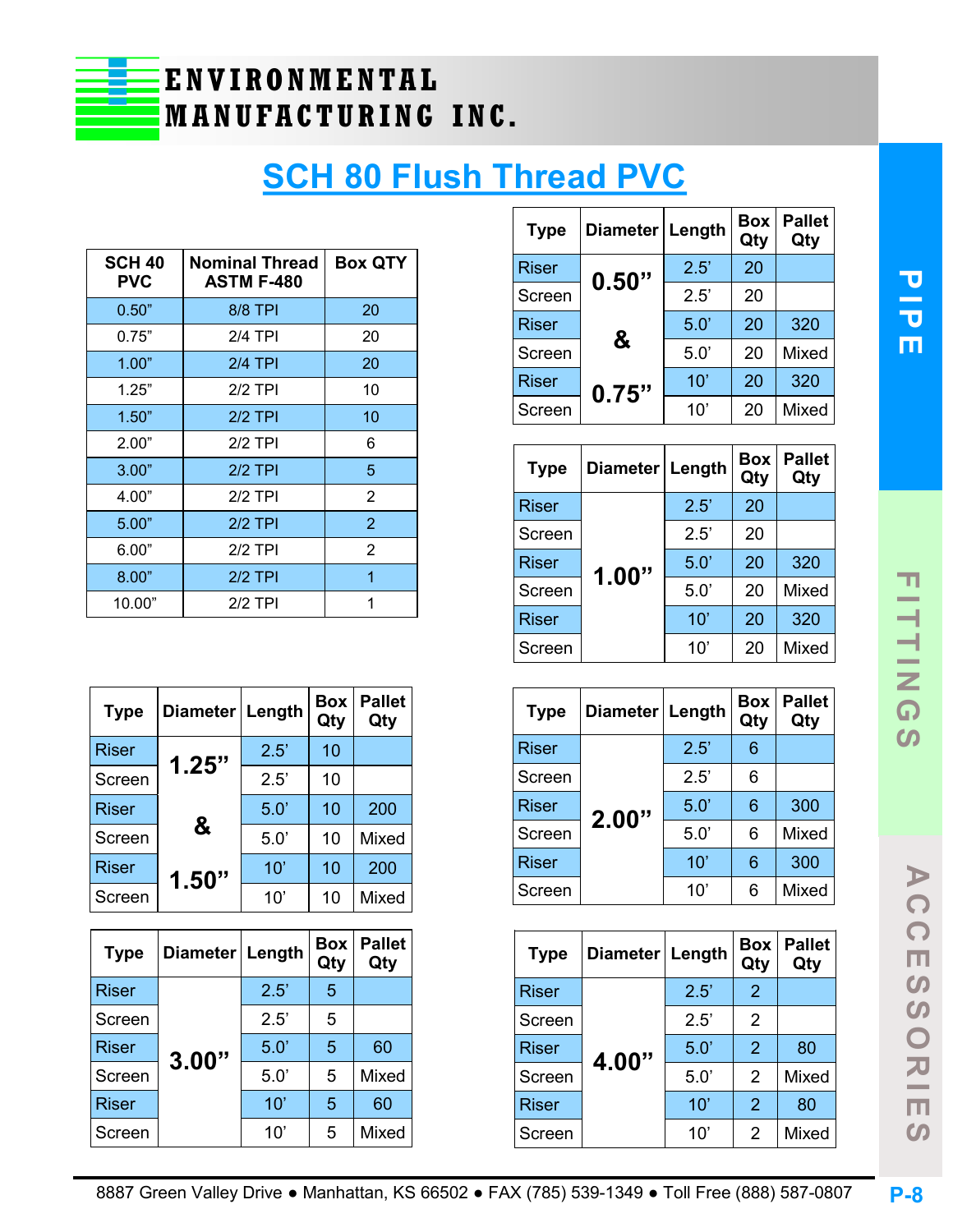**A C C E S S O R I E S**

 $\blacktriangleright$ 

 $\Omega$ 

 $\Omega$ 

 $\Omega$  $\Omega$ 

 $\overline{\mathsf{C}}$ 

刀 - $\Box$  $\Omega$ 



## **SCH 80 Flush Thread PVC**

| <b>Type</b>  | Diameter Length |      | Box<br>Qty     | <b>Pallet</b><br>Qty |
|--------------|-----------------|------|----------------|----------------------|
| Riser        |                 | 2.5' | 2              |                      |
| Screen       |                 | 2.5' | 2              |                      |
| <b>Riser</b> | 5.00"           | 5.0  | $\overline{2}$ | 30                   |
| Screen       |                 | 5.0' | $\overline{2}$ | <b>Mixed</b>         |
| <b>Riser</b> |                 | 10'  | 2              | 30                   |
| Screen       |                 | 10'  | 2              | Mixed                |

| <b>Type</b>  | Diameter   Length |      | <b>Box</b><br>Qty | <b>Pallet</b><br>Qty |
|--------------|-------------------|------|-------------------|----------------------|
| <b>Riser</b> | 8.00"             | 2.5' |                   |                      |
| Screen       |                   | 2.5' |                   |                      |
| <b>Riser</b> |                   | 5.0  |                   | 16                   |
| Screen       |                   | 5.0' |                   | Mixed                |
| <b>Riser</b> |                   | 10'  | 1                 | 16                   |
| Screen       |                   | 10'  |                   | Mixed                |

| <b>Type</b>  | Diameter   Length |      | <b>Box</b><br>Qty | <b>Pallet</b><br>Qty |
|--------------|-------------------|------|-------------------|----------------------|
| <b>Riser</b> |                   | 2.5' | 2                 |                      |
| Screen       |                   | 2.5' | 2                 |                      |
| <b>Riser</b> | 6.00"             | 5.0' | $\mathcal{P}$     | 30                   |
| Screen       |                   | 5.0' | $\overline{2}$    | Mixed                |
| Riser        |                   | 10'  | $\mathcal{P}$     | 30                   |
| Screen       |                   | 10'  | 2                 | <b>Mixed</b>         |

| <b>Type</b>  | Diameter   Length |      | <b>Box</b><br>Qty | <b>Pallet</b><br>Qty |
|--------------|-------------------|------|-------------------|----------------------|
| <b>Riser</b> |                   | 2.5' |                   |                      |
| Screen       |                   | 2.5' | 1                 |                      |
| <b>Riser</b> | 10.00"            | 5.0' | 1                 | 16                   |
| Screen       |                   | 5.0' | 1                 | <b>Mixed</b>         |
| <b>Riser</b> |                   | 10'  | 1                 | 16                   |
| Screen       |                   | 10'  | 1                 | <b>Mixed</b>         |

1 Custom and 20' lengths available in most sizes.

2 Plain End Screens available